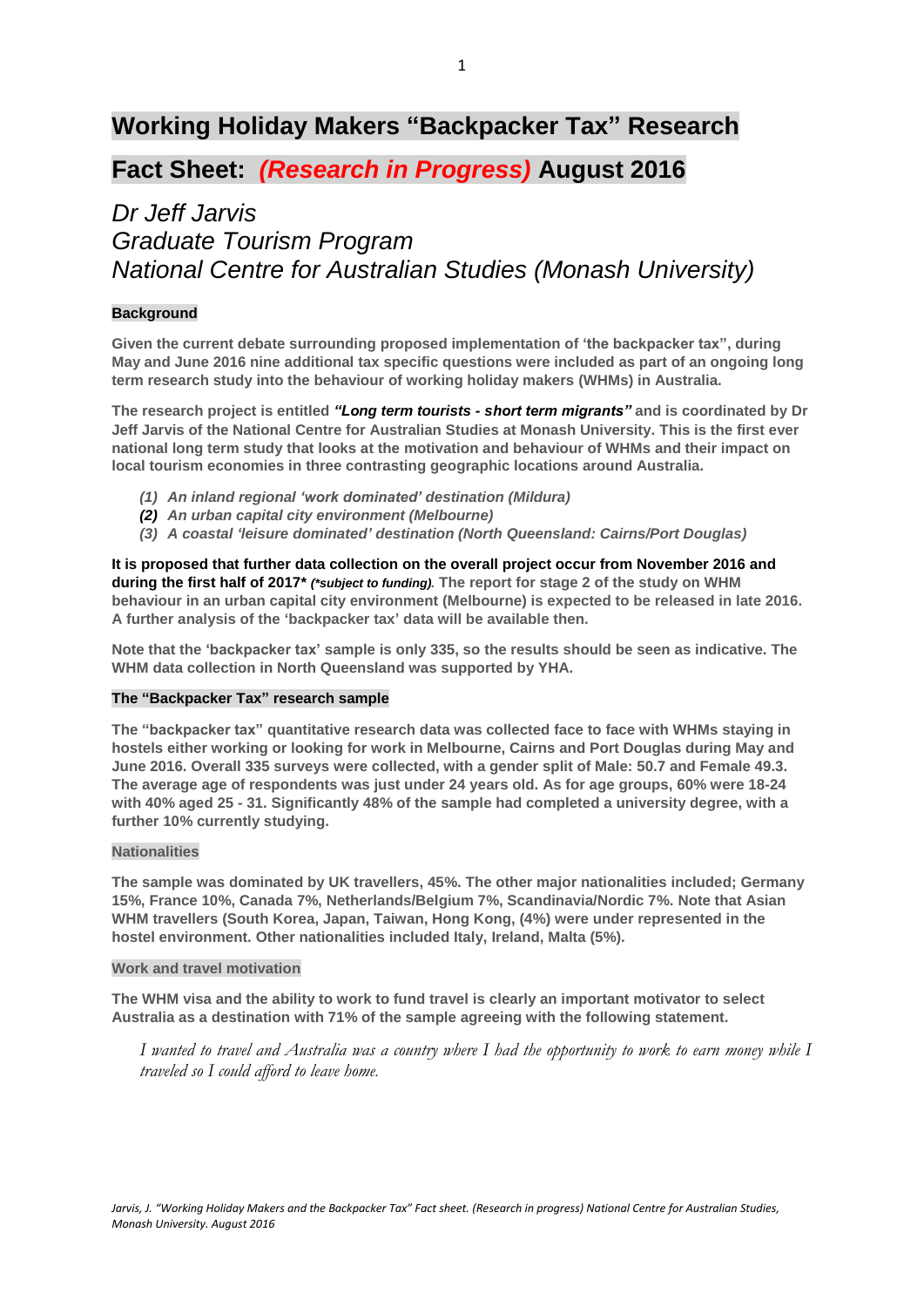### **Specific 'Backpacker Tax' Results (May - June 2016)**

**The following questions were included in the latest phase of data gathering in Melbourne and in the first research phase in Cairns/Port Douglas. Respondents were asked to rate their agreement on a 1-5 scale for the following comments.** *(Note 4 & 5 on the scale equated to agreed/strongly agreed and are combined to give the figures below)*

a: **I would not have come to Australia on the WHM visa if I was to be taxed 32.5c in every dollar I earn. RESULTS:** 

**60% Agreed** 

**b: I would not have come to Australia on the WHM visa if I was to be taxed 18c in every dollar I earn. RESULTS: 31% Agreed** 

**c: I would advise my friends to apply for a WHM visa for Australia if they will be charged 32.5c in every dollar earnt. RESULTS: 22% Agreed** 

**d: I would advise my friends to apply for a WHM visa for Australia if they will be charged 18c in every dollar earnt.**

**RESULTS: 47% Agreed**

**e. I would have considered New Zealand for a WHM experience instead of Australia if I was to be taxed 32.5c in every dollar I earn. RESULTS: 62% Agreed** 

**f. I would have considered Canada for a WHM experience instead of Australia if I was to be taxed 32.5c in every dollar I earn. RESULTS: 53% Agreed** 

**g: I would spend less time travelling around Australia if the tax changes come in RESULTS: 57% Agreed** 

**h: I would look for "cash in hand" jobs to avoid paying tax if the tax changes come in RESULTS: 70% Agreed** 

**i. I would spend less money on tours and activities while in Australia if I was to be taxed 32.5c in every dollar I earn RESULTS:** 

**69% Agreed** 

### **Comments**

*"It is clear that the proposed tax changes will have a significant impact on potential demand for Australia as a backpacker destination, with 60% of Working Holiday Makers surveyed indicating that they would not have come on such a visa if the tax rate was 32.5 percent. It will also erode the competitive position of Australia in comparison to both New Zealand and Canada. In addition only 22% of travellers in the sample would recommend to their friends to come to Australia on a Working Holiday Maker visa if the tax was to come in"*

#### *Suggestions*

*If a tax was to be introduced measures should be considered to counter the potential downturn in demand. Such measures could include the following suggestions which were previously raised in an Australian Tourism Export Council position paper on "the importance of the WHM visa" (2012).* 

Jarvis, J. "Working Holiday Makers and the Backpacker Tax" Fact sheet. (Research in progress) National Centre for Australian Studies, *Monash University. August 2016*